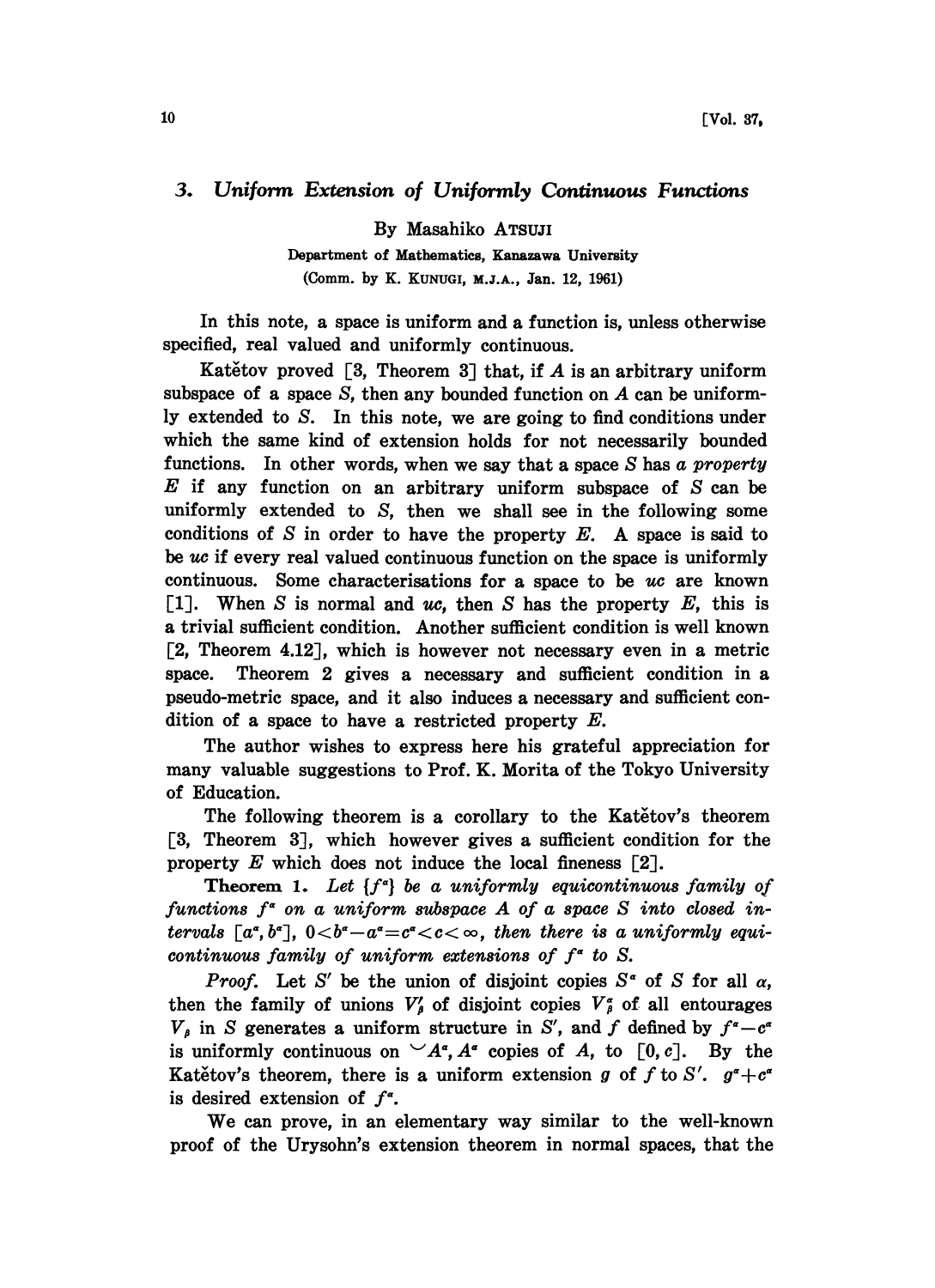range of the extension of  $f^*$  in this theorem is also  $[a^{\alpha},b^{\alpha}]$ .

A family  $\{X^{\alpha}\}\$  of subsets is uniformly discrete if the sets  $V(X^{\alpha})$ are pairwise disjoint for some entourage  $V$ , and a space is *finitely* chainable  $[1]$  if, for any entourage V, there are finitely many points  $p_1, \dots, p_m$  and a natural number n such that  $\{V^n(p_i); 1 \leq i \leq m\}$  covers the space. We know [1] that every function on <sup>a</sup> space is bounded if and only if the space is finitely chainable. Then we have

Corollary 1. Let  $A$  be a uniform subspace of a space  $S$  which is decomposed into a uniformly discrete family of uniform subspaces  $S^{\alpha}$ , and f a function on A such that the diameters of  $f(A\setminus S^{\alpha})$ 's are less than a positive number for all  $\alpha$ , then f can be uniformly extended to S.

Corollary 2. Let a space S be decomposed into a uniformly discrete family of finitely chainable uniform subspaces  $S^*$  such that for any entourage V  $S^{\alpha} \times S^{\alpha} \subset V$  for all but finite number of  $\alpha$ , then S has the property E.

The following example shows that the condition that  $\{c^{\alpha}\}\$ is bounded in Theorem <sup>1</sup> cannot be dropped. Let S be the union of the closed intervals  $[2n, 2n+1]$  on the real line, A the set of the natural numbers  $\{2n+1/3,2n+2/3; n=1,2,\cdots\}$ , and  $f^n$  the mapping on A with the values  $f''(2n+1/3) = (2n-1)^2$ ,  $f''(2n+2/3) = (2n)^2$ , and 0 for other points, then  $\{f^n\}$  is uniformly equicontinuous on A without desired extension.

Applying Corollary 2 to the space  $\sqrt[n]{n+1/n}$ , we shall see that a space with the property E is not necessarily uc (cf. [1]) or locally fine (cf.  $[2,$  Theorem 5.5]).

**Definition 1.** Let  $f$  be a function defined on a uniform subspace A of <sup>a</sup> space S. A modulus of uniform continuity (or simply modulus) of f is a sequence of entourages  $V_1, V_2, \cdots$  in S,  $V_n^2 \subset V_{n-1}$ ,  $V_n^{-1} = V_n$ , such that  $(x, y) \in V_m$  implies  $|f(x)-f(y)| < 1/n$  on A for any  $n$  and some  $m$ . We say that  $f$  is uniformly modulus-preservingly extensible if, for any modulus of  $f$ , there is a uniform extension of  $f$  to  $S$  which has a modulus consisting of members of the modulus of f. A space has a property  $E'$  if every function on any uniform subspace of. the space is uniformly modulus-preservingly extensible.

Suppose that a uniform structure of  $S$  is generated by a family M of pseudo-metrics, and  $f$  is a bounded function on a uniform subspace of S. Then, since the uniform continuity of  $f$  is determined by its modulus,  $f$  is uniformly continuous on the uniform subspace of S considered as a pseudo-metric space defined by some pseudo-metric in  $M$ , and, by the Katetov's theorem,  $f$  can be uniformly extended to S; namely, if we restrict ourselves to bounded functions, every uniform space has the property  $E'$ . In a similar consideration, we can easily see that  $f$  in Corollary 1 is uniformly modulus-preservingly extensible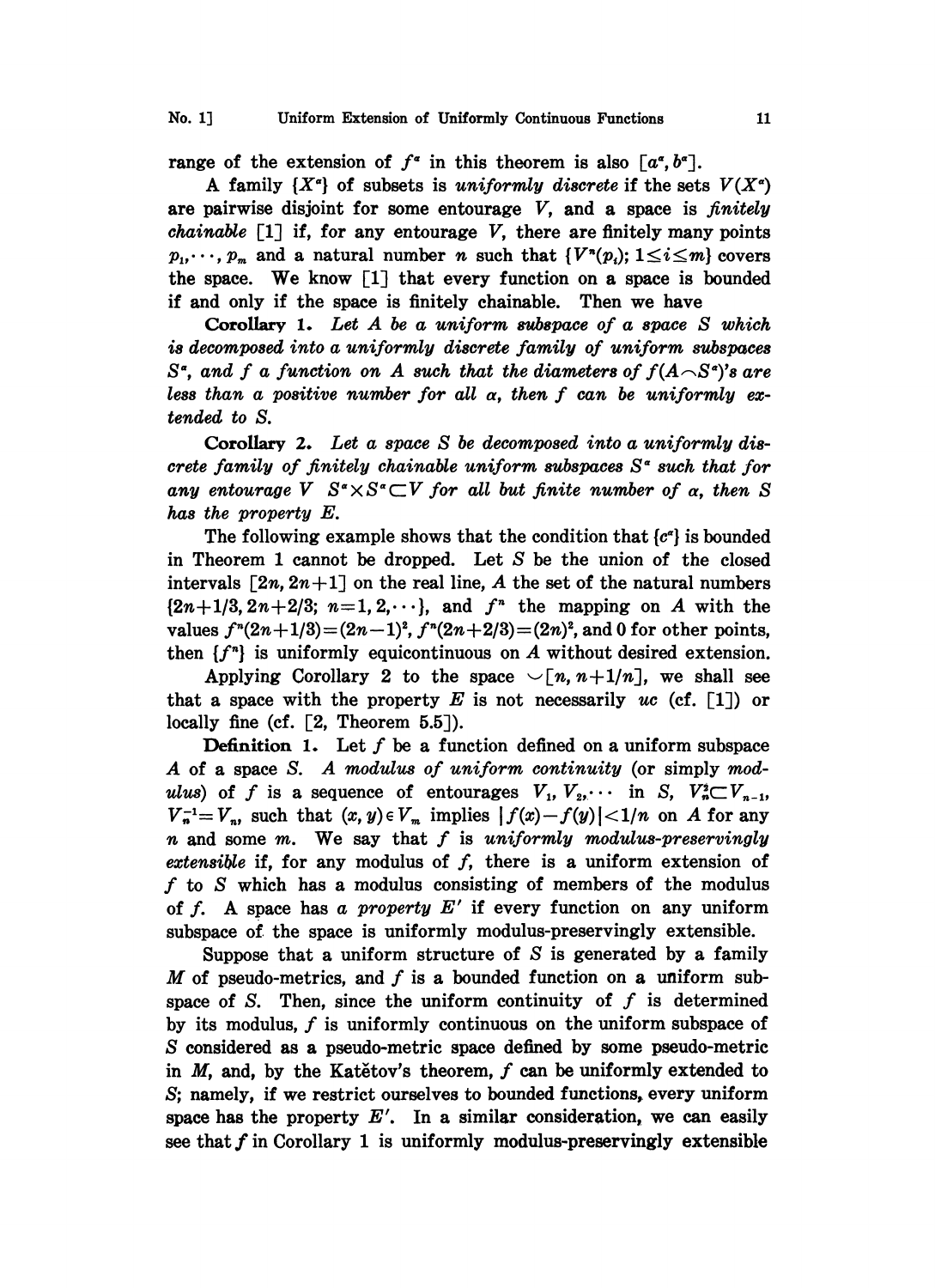## 12 M. ATSUJI [Vol. 37,

with a modulus each member of which is contained in some entourage, and S in Corollary 2 has the property  $E'$  with respect to moduli contained in some entourage. In these circumstances, it will be natural to investigate first the conditions of a space to have the property  $E'$ , for not necessarily bounded functions.

As we have seen above, in order that a space with a uniform structure generated by a family  $M$  of pseudo-metrics has the property  $E'$ , it is necessary and sufficient that every pseudo-metric space defined by a pseudo-metric in  $M$  has the property  $E$ . Moreover, any space has the property  $E$  if and only if its completion does. Therefore the following Theorem 2 is, in this case, essential.

Definition 2. A family of subsets of <sup>a</sup> pseudo-metric space is said to be e-discrete, e a positive number, if the distance of any two members of the family is not less than e.  $V_{1/n}$  is the entourage of the space consisting of pairs of points whose distances are less than 1/*n*, and  $V_{1/n}^{\infty} = \bigcup_{m} V_{1/n}^{m}$ .

Theorem 2. A pseudo-metric complete space has the property  $E$  if and only if, for any natural number n, there is a compact subset K such that for any open subset  $G$  containing K there is a natural number m satisfying  $V_{1/n}(p) \supset V_{1/m}^{\infty}(p)$  for every point  $p \notin G$ .

**Lemma 2.** If a pseudo-metric space  $S$  has the property  $E$ , then for any natural numbers  $m$ ,  $n$ , and  $1/m$ -discrete infinite subset  $D$ there is a natural number  $m_0$  such that  $V_{1/n}(p) \supset V_{1/m_0}(p)$  in S for all but finite points p in D.

Proof. Suppose, to the contrary, that there are natural numbers  $m'$ , n' and a  $1/m'$ -discrete subset D such that, for any natural number m,  $V_{1/m}(p) \oplus V_{1/m}^{\infty}(p)$  for infinitely many points p in D. Let n be a natural number satisfying  $nn' \geq 2m'$ , then, by the induction, we can take countably many distinct points  $p_i$ ,  $i>2nn'$ , in D such that  $V_{1/m}(p_i) \oplus V_{1/n}^{\infty}(p_i)$  for each i. Let us take  $x_i$  in S such that  $V_{1/m}(p_i)$  $\#x_i \in V^{\infty}_{1/4}(p_i)$ , then there are  $x_i^0=p_i, x_i^1, \dots, x_i^k=x_i$  with  $d(x_i^i, x_i^{j+1}) < 1/i$ , d the pseudo-metric of our space. The last point  $x_i^{k_i}$  included in  $V_{1/m}(p_i)$ , which is disjoint from every  $V_{1/m}(p_j)$ ,  $i+j$ , does not belong to any  $V_{1/2m\nu}(p_h)$ . Put

$$
A = \{S - \bigcup_{i > 2mn'} V_{1/2mn'}(p_i)\} \setminus \{p_i; i > 2nn'\},
$$
  

$$
f(x) = \begin{cases} 0 & \text{for } x \in A - \{p_i; i > 2nn'\}, \\ k_i & \text{for } x = p_i, \end{cases}
$$

then  $f$  is uniformly continuous on  $A$ . If there is a uniform extension g of f to S, then there is a natural number m such that  $d(x, y) < 1/m$ implies  $|g(x)-g(y)|<1$ . For i greater than m and  $2nn'$ , we have  $k_i = |f(p_i)-f(x_i^{k_i})| = |g(p_i)-g(x_i^{k_i})| < k_i$ , contradiction. Consequently, f cannot have any uniform extension to S.